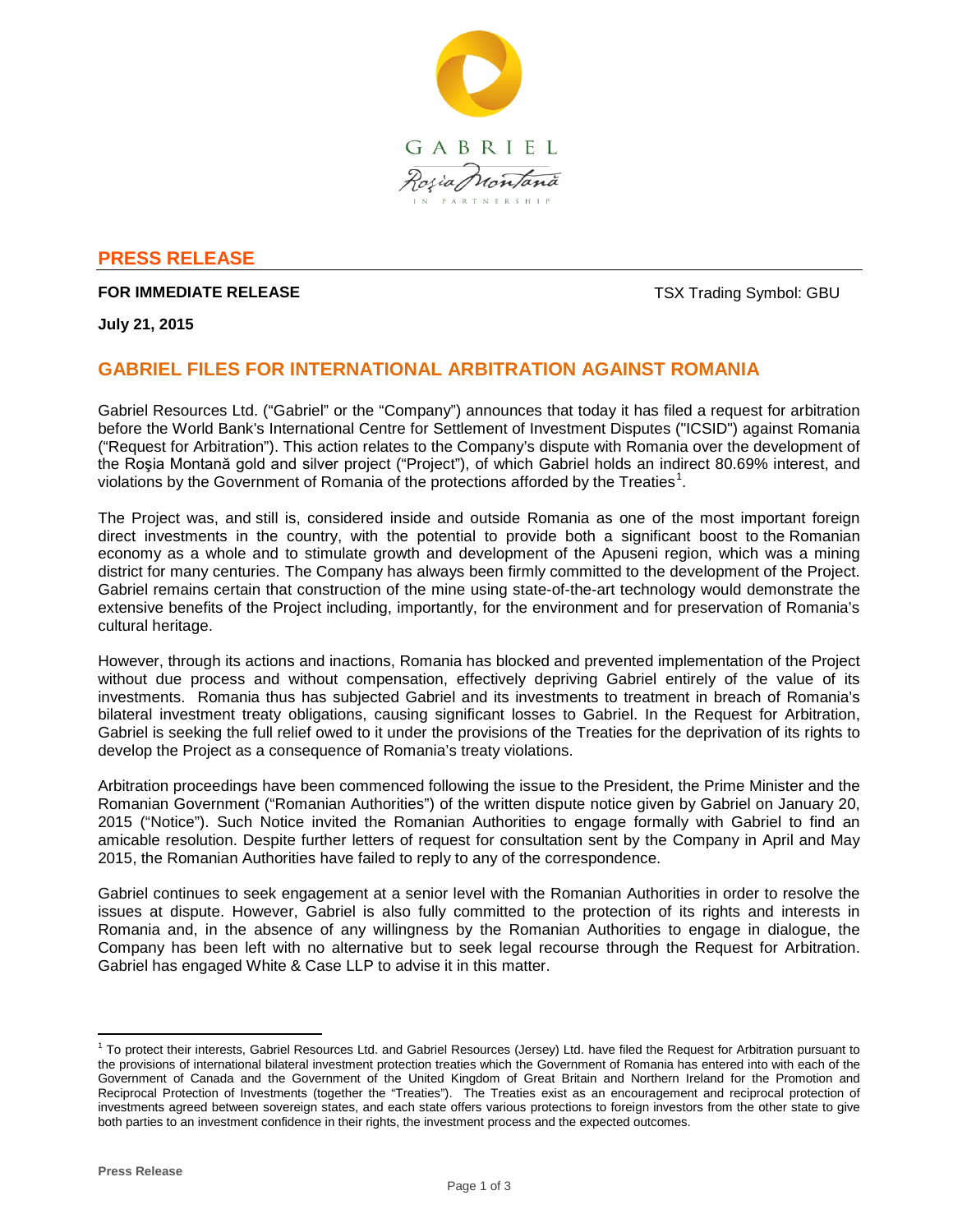Gabriel held \$32.1 million of cash and cash equivalents as at June 30, 2015 and will publish its Q2 2015 financial results together with Management's Discussion and Analysis on or around August 3, 2015. The Company will continue to advise the market of any further material developments concerning the Project or the arbitration proceedings as and when appropriate.

Jonathan Henry, President and CEO of Gabriel, commented:

*"The Company still believes the interests of all stakeholders in the Project, particularly the Romanian State, would be served best by its permitting and development and Gabriel continues to be available to engage with the Romanian President and Government in order to achieve this objective. Whether this becomes a reality or not falls wholly on Romania's political decision makers to demonstrate a commitment to the Project and to the mining industry in general. We have attempted dialogue with the Romanian President and Government in order to discuss an amicable resolution to the dispute. In light of their apparent and disappointing unwillingness to engage at all, it has become the Company's sole recourse to commence international arbitration. The Company remains willing to work with the Romanian Authorities and other stakeholders to build a world class mine from which Romania will benefit through massive economic stimulus and jobs."*

For further information on this press release, please contact:

Jonathan Henry President and Chief Executive Officer Mobile: +44 7798 801783 [jh@gabrielresources.com](mailto:jh@gabrielresources.com)

Richard Brown Chief Commercial Officer Mobile: +44 7748 760276 richard.brown@gabrielresources.com

## **NOTES TO EDITORS**

#### **About Bilateral Investment Treaties**

Natural resource investments can be high profile and capital intensive, especially for large complex projects or projects in sensitive areas. They are highly susceptible to political risk and other risks associated with the jurisdiction of the assets for development. Domestic politics and governments can prioritise immediate political expediency over benefits to the country, available through successful exploitation of those assets. This political approach can induce risks for investors such as expropriation, resource nationalism, contract renegotiation, new royalty regimes, revised taxation laws, increased regulation, opaque legal process – all of which can impair the viability of a project.

Bilateral Investment Treaties (BITs) exist as an encouragement and reciprocal protection of investments agreed between sovereign states. Each state offers various protections to foreign investors from the other state through a BIT which gives both parties to an investment confidence in their rights, the process and the outcomes. Without BITs countries would find it very difficult to attract foreign investment. Obligations are directly enforceable by investors against states through international arbitration in a neutral venue.

Among the protections offered to foreign investors under a BIT is "fair and equitable treatment". This is an autonomous standard that protects investors against a whole array of potential acts and omissions attributable to the host state, which expose the investment to significant risks, such as bad faith, discrimination, protectionist treatment, breach of legitimate expectations of the investor, failure to act in a consistent manner, or failure to afford proper level of administration of justice. Many of the issues present in the treatment of the Gabriel Group's investment in the Project by the Romanian Government and other Romanian authorities are typical of ways in which host states breach their obligations under the fair and equitable treatment standard. The treatment of the Gabriel Group's investment also has been inconsistent with other standards elaborated in BITs.

#### **About Gabriel**

Gabriel is a Canadian TSX-listed resource company that has focused on permitting and developing the world-class Roşia Montană gold and silver project over the past 17 years. The exploitation license for the Project, the largest undeveloped gold deposit in Europe, is held by Roşia Montană Gold Corporation, a Romanian company in which Gabriel currently owns an 80.69 percent equity interest, with the 19.31 percent balance held by Minvest Roşia Montană S.A., a Romanian state-owned mining enterprise. Gabriel and RMGC are committed to responsible mining and sustainable development in the communities in which they operate. It is anticipated that the Project would bring over US\$24 billion (at US\$1,200/oz gold) to Romania as potential direct and indirect contribution to GDP and generate thousands of employment opportunities. Gabriel has sought to build a state-of-the-art mine using best available techniques and implementing the highest environmental standards whilst preserving local and national cultural heritage in Romania.

For more information please visit the Company's website at **www.gabrielresources.com**.